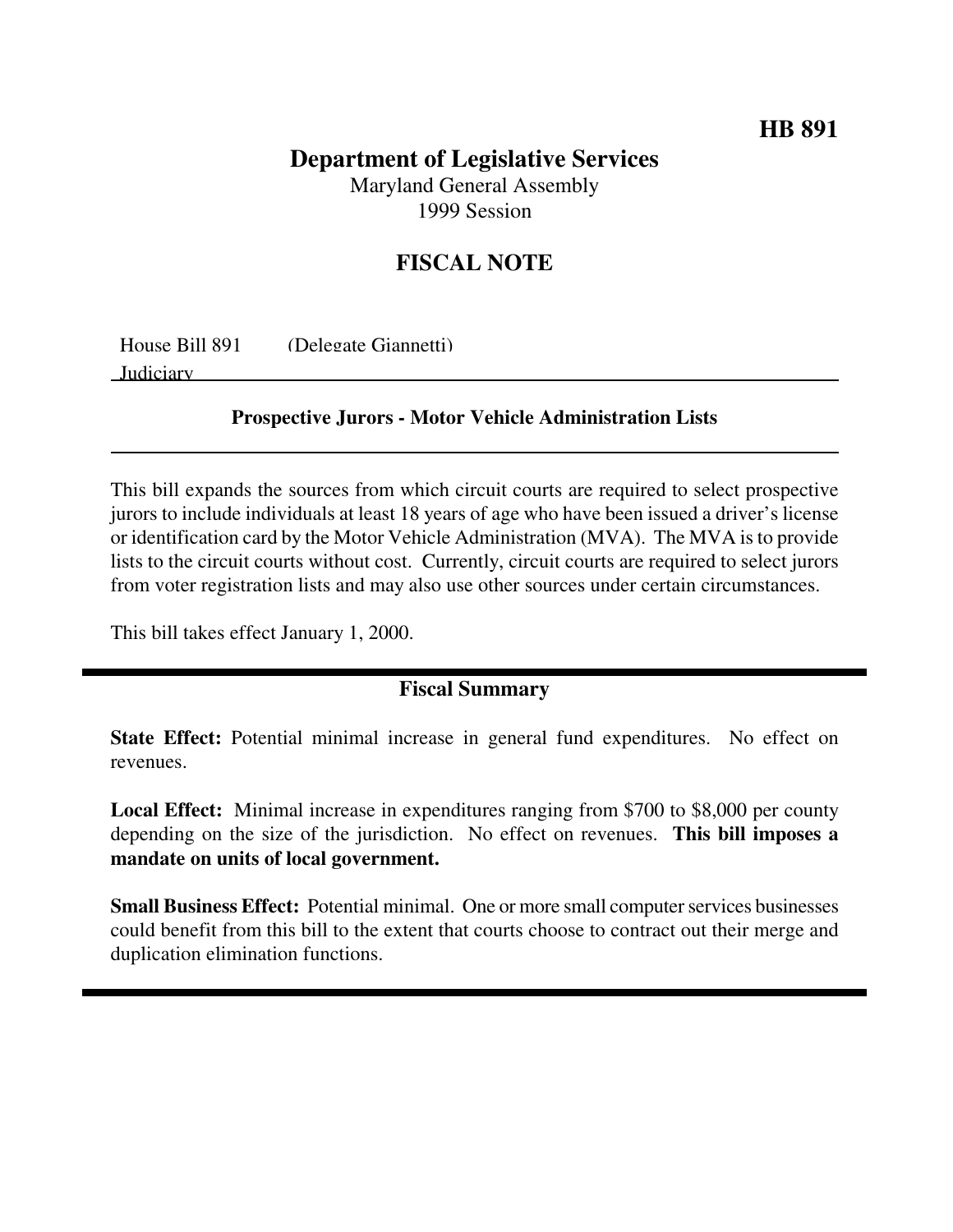## **Fiscal Analysis**

**State Expenditures:** The use of MVA lists will create the need to merge the MVA and voting lists and to eliminate duplicate names and unqualified persons. In most jurisdictions, the jury system is part of the local circuit court budget, with county employees performing the jury management functions. Therefore, any additional expense resulting from this bill would be borne mainly by local governments.

The Administrative Office of the Courts is in the early stages of a multi-year project to automate the offices of the clerks of the circuit courts. Software to merge voting lists and MVA data could eventually be incorporated into this system. Any associated costs cannot be reliably estimated at this time.

The MVA can supply lists to the circuit courts without additional resources.

**Local Expenditures:** Baltimore City, Anne Arundel County, Dorchester County, Howard County, Somerset County, and Worcester County already use MVA lists to help create their jury pools. Each of these jurisdictions other than Baltimore City receives a computerized list of names from the MVA and sends that list, along with a list of its registered voters, to a private computer services company. That company then merges the lists and eliminates duplicate names. In some cases, the company provides additional services such as creating qualification questionnaires and other forms, refining lists, and "scrambling" names on lists. Baltimore City's merge process is performed (and paid for) by the State.

With the exception of Howard County, the annual cost for this type of service has ranged from approximately \$700 for a small county to approximately \$8,000 for Baltimore City. Howard County recently implemented a comprehensive automated jury selection system that includes features in addition to the use of MVA data. The cost of this system includes a \$70,000 initial outlay for hardware and development and \$4,000 to \$5,000 annually for maintenance. Although this system has been relatively expensive, it appears that increased efficiency and savings in fees paid to jurors could more than pay for the costs of the system.

As a result of this bill, the remaining counties could incur costs similar to those incurred by the 6 jurisdictions that already use MVA lists, as discussed above, depending on the size of the county and the implementation method chosen.